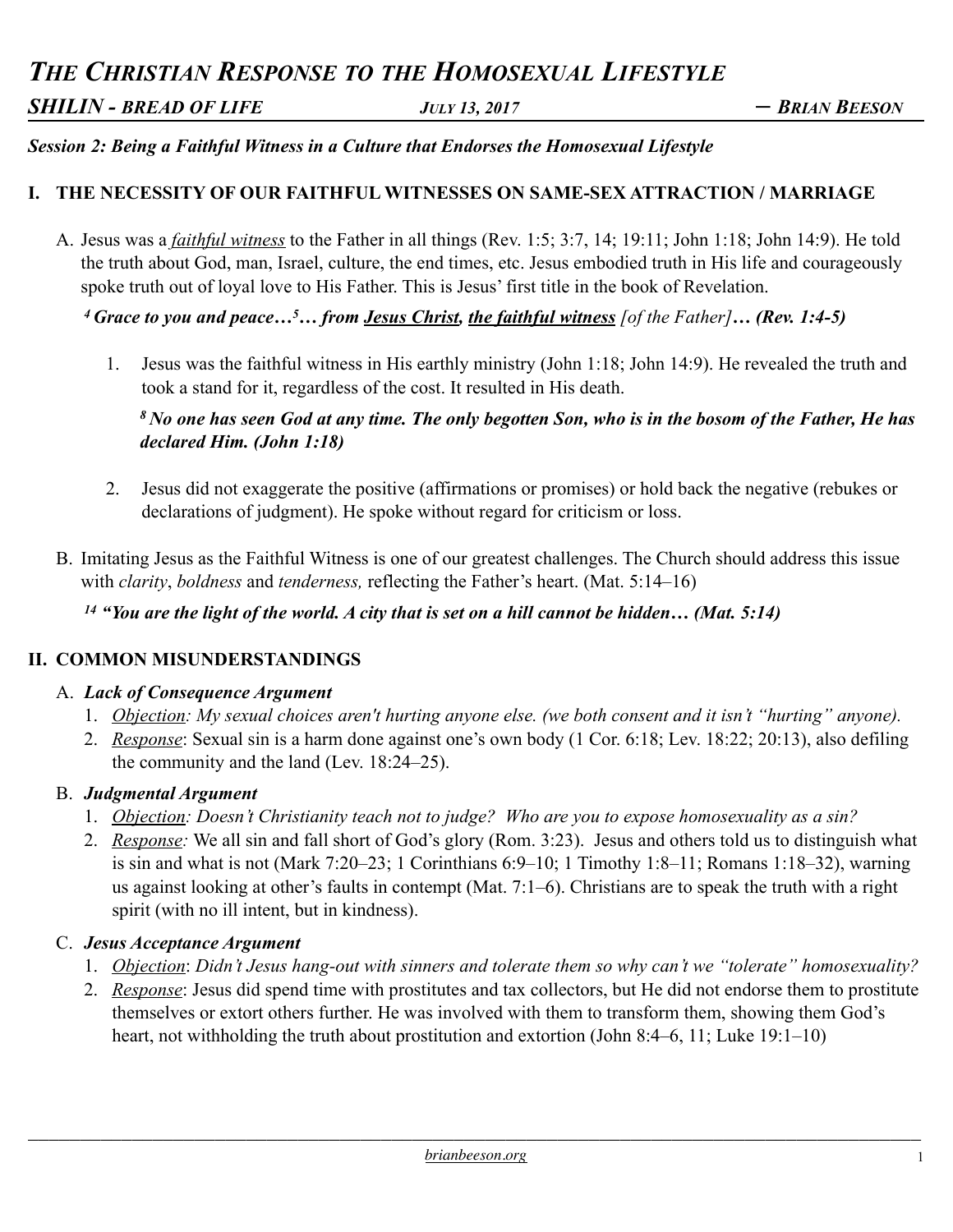## *THE CHRISTIAN RESPONSE TO THE HOMOSEXUAL LIFESTYLE*

## *SHILIN - BREAD OF LIFE JULY 13, 2017 – BRIAN BEESON*

## D. *Hypocritical Argument*

- 1. *Objection*: *Aren't there lots of heterosexuals sinning in adultery, divorcing and remarrying (Mat. 5:32; 1 Cor. 7:10–16), so why should we have to keep the Bible's commands about homosexuality?*
- 2. *Response*: Christian divorce rates are as bad as those in secular society. That is a travesty and as the Church we have failed to reflect God's faithfulness and holiness in the marriage covenant. However, no matter how people respond to the moral law, we are all subject to what God has said (Lev. 18:22; 20:13; Mark 7:20–23; 1 Corinthians 6:9–10; 1 Timothy 1:8–11).

## E. *Argument from Silence*

- 1. *Objection*: *Jesus never talked about homosexuality or was against it.*
- 2. *Response*: When Jesus mentioned "sexual immoralities" in Matthew 15:18–19 and Mark 7:20–23, He referred back to Leviticus chapter 18 and 20 that mentions four specific sexual sins, homosexuality being one of them. Paul reiterates Jesus commands for sexual purity in reference to homosexuality three times (1 Corinthians 6:9–10; 1 Timothy 1:8–11; Romans 1:18–32).

## F. *Argument of God's Goodness*

- 1. *Objection: The God of the Bible hates homosexuals (or Christians who believe the Bible hate homosexuals)*
- 2. *Response*: God loves all people and died for them to be reconciled to Him (John 3:16; Eph. 2:4–7; 1 Timothy 1:8–11). He feels the weight of sin and also mourns for it's pain caused on humanity (Isa. 57:16– 20). He provides opportunities to repent and return to Him (Luke 15:18–20; Isa. 55:6–7). He does not like the sin that steals, kills and destroys people and His image in them so He wants them to turn from sin.

## G. *Argument of Original Design*

- *1. Objection: God made people with homosexual tendencies.*
- 2. *Response*: God did not originally design any one with sin and made everything perfect (Gen. 1:26-28, 31). However, people are born in sin, including those with homosexual tendencies (Psalm 51:5). This answer is complicated but generational, biological, spiritual, emotional and other factors cause same-sex attraction.

## H. *Argument Against the Nature of God*

- 1. *Objection*: *The gospel according to the traditional Church interpretation is not good news for homosexuals. Among many things, they will be unfulfilled sexually and cannot express their desires.*
- 2. *Response*: This message is good news because sin brings death, ending in eternal separation from God and torment in the Lake of Fire (Rom. 6:23; James 1:15; Romans 1:18–32; Isa. 66:24; Mt. 18:8; 25:41; Mk. 9:43–44, 45–46, 47–48; Rev. 14:9–11; 20:10). Secondly, God will bring fulfillment as we come to Him on His terms (2 Cor. 5:17; Mat. 16:24–25). He will also give us *peace with God* (Rom. 5:1; 15:13; Phil 4:9), *further healing unto restoration* (Isa. 25:8; Isa. 57:16–20; Rev. 21:4) *enjoyment of Him* (Psalm 37:4; 27:4; Isa. 58:14), *receiving His love* (John 15:7–9; Rom. 5:5), *drawing near Him in confidence* (John 4:21–24; John 17:24; Heb. 4:16) and *pure, authentic relationships in the Body of Christ* (1 John 1:3–4). These far outweigh the short, but defiling pleasures of sexual sin (Heb. 11:25; Rom. 6:23; 7:5; James 1:15).

## I. *Argument from Nobility (Human Sentiment)*

1. *Objection*: *Homosexuals should be admired as they have had to stand against discrimination and oppressive institutions, some times at great relational, emotional and economic cost.*